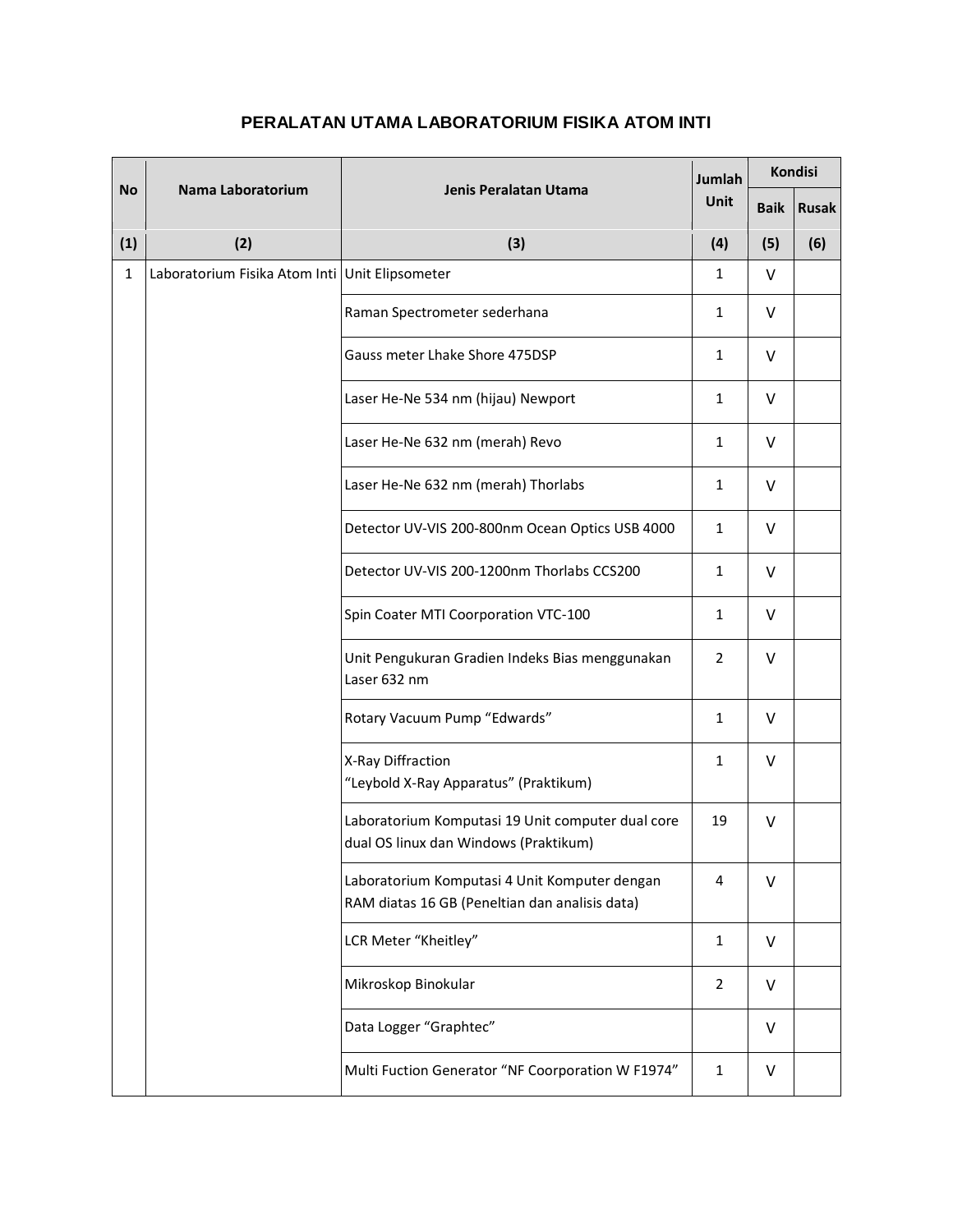|  | Function Generator "GW Instek"                                                                     | 5              | V      |  |
|--|----------------------------------------------------------------------------------------------------|----------------|--------|--|
|  | Ossiloscope "GW Instek"                                                                            | 4              | $\vee$ |  |
|  | Sound Level Meter "Luxtron"                                                                        | 3              | V      |  |
|  | Laser Fotoakustik                                                                                  | 1              | $\vee$ |  |
|  | Picoscope 2204A + Software PicoScope 6 (USB<br>Oscilloscope, Spectrum Analyzer Function Generator) | 1              | $\vee$ |  |
|  | Unit Thermoacoustic Engine and Refrigerator                                                        | $\overline{2}$ | V      |  |
|  | Unit Acoustic Energy Harvester                                                                     | $\overline{2}$ | $\vee$ |  |
|  | Unit Percobaan Tetes Minyak Milikan                                                                | 1              | V      |  |
|  | Unit Percobaan Gelombang Mikro                                                                     | $\mathbf{1}$   | V      |  |
|  | Unit Percobaan Efek Foto Listrik                                                                   | 1              | V      |  |
|  | Unit Percobaan Interferometer Michelson                                                            | 1              | $\vee$ |  |
|  | Unit Percobaan Spektroskopi Atom                                                                   | 1              | V      |  |
|  | Unit Percobaan Efek Zeeman                                                                         | $\mathbf{1}$   | V      |  |
|  | Unit Percobaan Frank Hertz                                                                         | 1              | V      |  |
|  | Unit Percobaan ESR                                                                                 | $\overline{2}$ | V      |  |
|  | Unit Percobaan e/m Thomson                                                                         | $\mathbf{1}$   | v      |  |
|  | Unit Percobaan Spektroskopi Alpha                                                                  | $\overline{2}$ | $\vee$ |  |
|  | Unit Percobaan Spektroskopi Beta                                                                   | $\mathbf{1}$   | V      |  |
|  | Unit Percobaan Spektroskopi Gamma                                                                  | $\mathbf{1}$   | $\vee$ |  |
|  | Unit Percobaan Spektroskopi SinarX                                                                 | $\mathbf{1}$   | V      |  |
|  | Unit Percobaan Geiger Muller Counter                                                               | $\mathbf{1}$   | V      |  |
|  | Sumber Zat Radioaktif Standar                                                                      | 24             | V      |  |